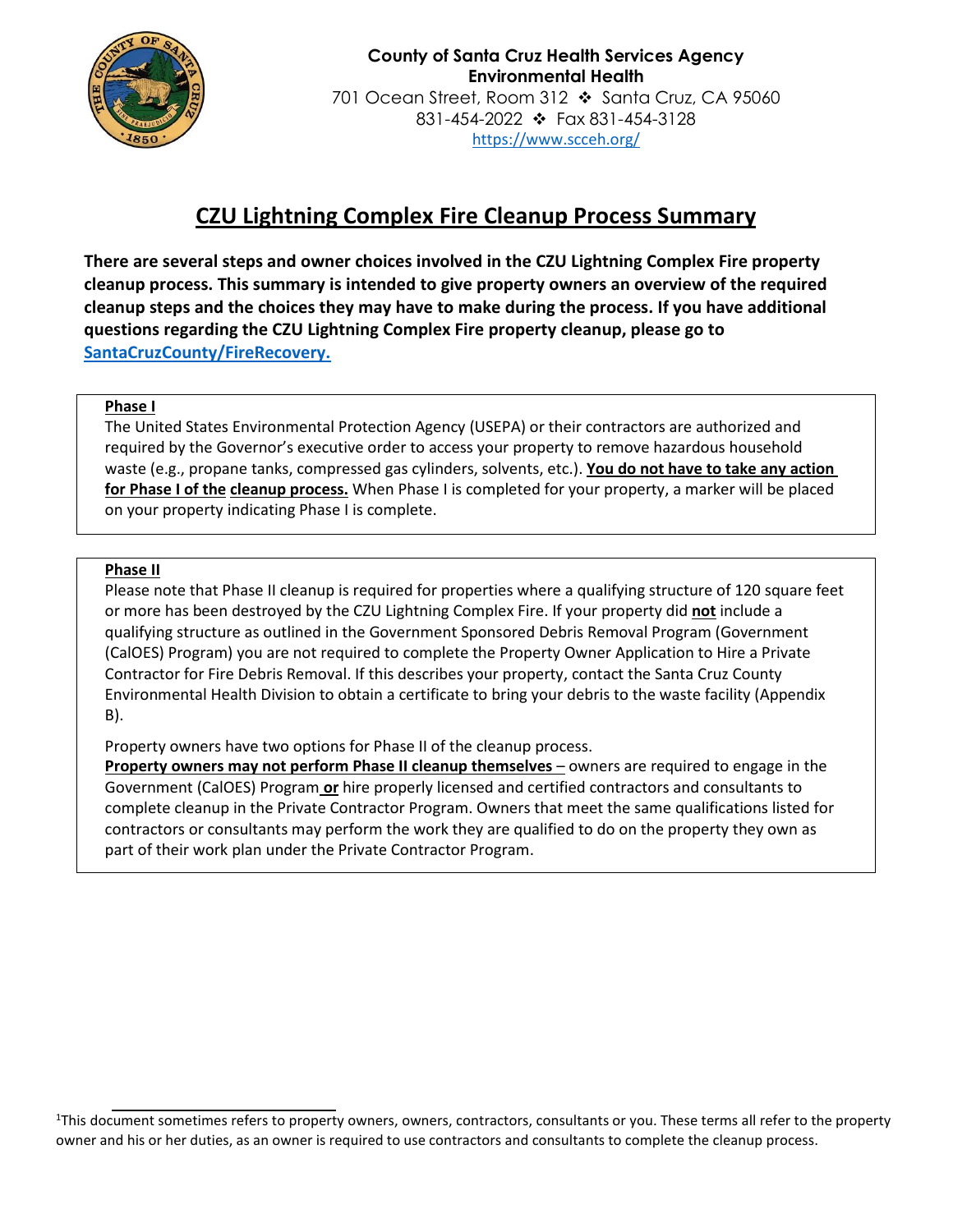| 1. Government Sponsored Debris Removal Program (Government (Cal OES) Program) |                                                                                                                                                                                                                                                                                                                              |  |
|-------------------------------------------------------------------------------|------------------------------------------------------------------------------------------------------------------------------------------------------------------------------------------------------------------------------------------------------------------------------------------------------------------------------|--|
| <b>Right of Entry Permit</b>                                                  | Property owner(s) fill out and execute the Right of Entry permit and provide<br>specific instructions for the Government (CalOES) Program and/or its contractor<br>for the work plan.<br>All debris removal activities under the Government (CalOES) Program will be<br>provided at no direct cost to the property owner(s). |  |
| <b>Asbestos Inspection</b><br>and Removal                                     | Government (CalOES) Program tests properties for asbestos and removes large<br>obvious chunks of asbestos material.                                                                                                                                                                                                          |  |
| <b>Site Documentation</b>                                                     | Government (CalOES) Program actor documents the state of the property<br>before removal of debris, including details such as property size, units in an<br>apartment building, number of cars, etc.                                                                                                                          |  |
| <b>Ash and Debris Cleanup</b>                                                 | Government (CalOES) Program remove all debris and ash and scrape the lot<br>clean. Government CalOES Program will contact owners before this step occurs.                                                                                                                                                                    |  |
| <b>Hazardous Tree</b><br>Removal                                              | Government (CalOES) Program remove hazardous trees on the property that<br>may compromise the safety of crews working on the site or hinder the debris<br>clean-up process.                                                                                                                                                  |  |
| <b>Erosion Control</b>                                                        | Government (CalOES) Program implements erosion control measures as needed<br>for each cleaned property.                                                                                                                                                                                                                      |  |

| 2. Private Contractor Fire Debris Removal Program (Private Contractor Program) |                                                                                                                                                                                                                                                                                                                                                                                                                                                                                                                                                                                                                                                                                                                                                                                                                                                                                                                                                                                          |  |
|--------------------------------------------------------------------------------|------------------------------------------------------------------------------------------------------------------------------------------------------------------------------------------------------------------------------------------------------------------------------------------------------------------------------------------------------------------------------------------------------------------------------------------------------------------------------------------------------------------------------------------------------------------------------------------------------------------------------------------------------------------------------------------------------------------------------------------------------------------------------------------------------------------------------------------------------------------------------------------------------------------------------------------------------------------------------------------|--|
| Choose the right<br><b>Contractor</b>                                          | Property owners are required to choose a contractor with the proper California<br>Contractors State License Board (CSLB) licensing and certifications to perform<br>the ash and debris cleanup work, including hazardous material and asbestos<br>removal. The CSLB website has information to assist property owners with<br>requirements:<br>http://www.cslb.ca.gov/Resources/GuidesandPublications/DebrisRemovalFacts<br><u>.pdf</u><br>You can verify a contractor's licensing at the CSLB website:<br>https://www2.cslb.ca.gov/OnlineServices/CheckLicenseII/CheckLicense.aspx<br>In addition to a contractor, fire debris removal will require the support of<br>Certified Asbestos Consultant (CAC) as well as an Environmental Consultant.<br>It is recommended that property owners verify that contractors and consultants<br>have adequate insurance and that the owner is included as an additional<br>insured under the contractor's insurance policy for the cleanup work. |  |